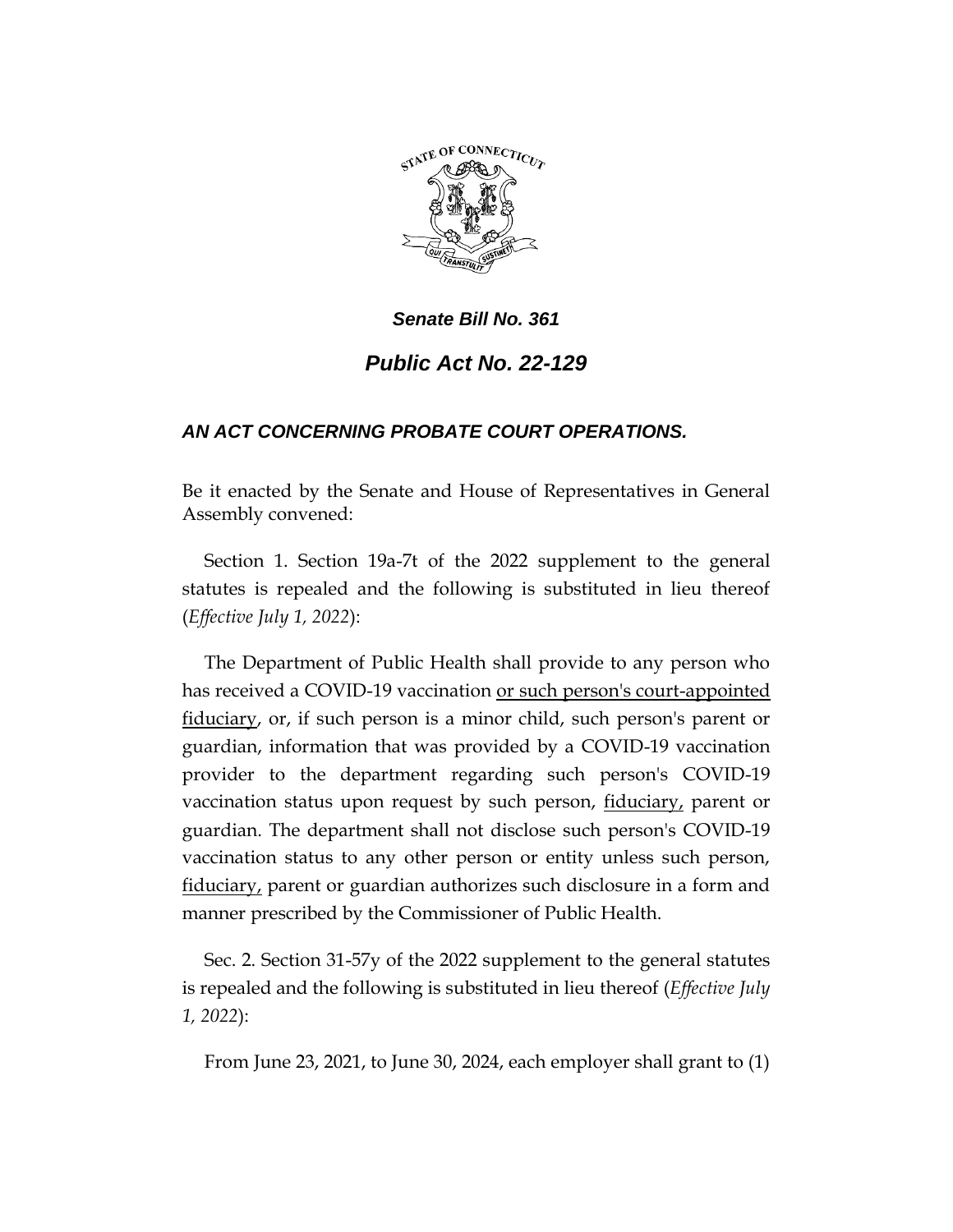each employee in the case of a state election, or (2) each employee who is an elector in the case of any special election for United States senator, representative in Congress, state senator, **[**or**]** state representative or judge of probate, two hours unpaid time off from such employee's regularly scheduled work on the day of any such election, for the purpose of voting at such election during the hours of voting specified in section 9-174, if the employee requests such time off not less than two working days prior to such election.

Sec. 3. Subsection (a) of section 45a-8a of the general statutes is repealed and the following is substituted in lieu thereof (*Effective July 1, 2022*):

(a) For the purposes of this section, "children's matters" means: (1) Guardianship matters under sections 45a-603 to 45a-625, inclusive; (2) termination of parental rights matters under sections 45a-706 to 45a-719, inclusive; (3) adoption matters under sections 45a-724 to 45a-733, inclusive, and sections 45a-736 and 45a-737; (4) claims for parentage under section 46b-172a and section 46b-454, as amended by this act, and parentage orders under sections 46b-517, 46b-531, as amended by this act, and 46b-535; (5) emancipation of minor matters under sections 46b-150 to 46b-150e, inclusive; **[**and**]** (6) voluntary admission matters under section  $17a-11$ ; (7) issuance of marriage licenses to a minor who is sixteen or seventeen years of age under section 46b-20a; and (8) validation of surrogacy agreements under sections 46b-533 and 46b-536, as amended by this act.

Sec. 4. Subsection (a) of section 45a-450 of the general statutes is repealed and the following is substituted in lieu thereof (*Effective July 1, 2022*):

(a) When the real property of any deceased person, or any part thereof or interest therein, is devised or distributed or set out to the devisee or devisees, heir or heirs or spouse of such decedent or is legally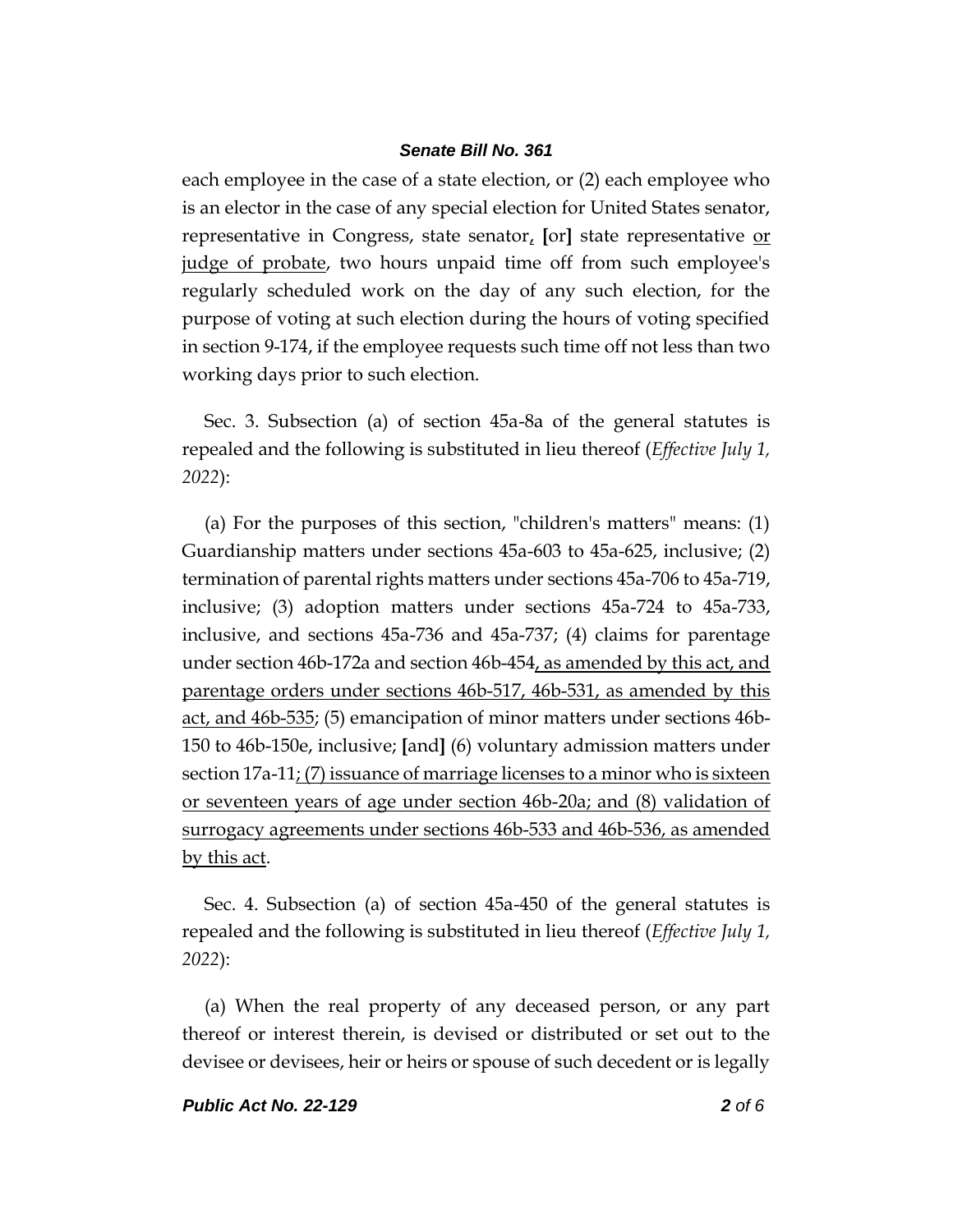divided by the voluntary act of all the persons interested therein or descends to the heir or heirs or spouse of such decedent, the fiduciary of the estate of such decedent shall, within one month thereafter, or, in case of descent to the heir or heirs or spouse of such decedent, within one month after the acceptance by the court of the final administration account of such fiduciary, procure from the judge, clerk or assistant clerk of the court of probate having jurisdiction of the settlement of the estate of such decedent, and cause to be recorded in the land records of each of the towns in which such real property is situated, a certificate signed by such judge, clerk or assistant clerk. Such certificate shall contain the name, **[**and**]** place of residence and mailing address of each person to whom such real property, or any portion thereof or interest therein, is distributed, set out or divided or descends, and a particular description of the estate, portion or interest distributed, set out or divided or descending to each person.

Sec. 5. Section 46b-531 of the general statutes is repealed and the following is substituted in lieu thereof (*Effective July 1, 2022*):

(a) Except as provided in subsection (c) of section 46b-529 or section 46b-532, a party to a gestational surrogacy agreement may initiate a proceeding for a judgment of parentage of a child conceived pursuant to the agreement at any time after the agreement has been executed by all of the parties.

(b) The petition for a judgment of parentage shall include: (1) Certification from the attorney representing the intended parent or parents and the attorney representing the person acting as surrogate that the requirements of sections 46b-522 to 46b-524, inclusive, have been met; and (2) a statement from all parties to the surrogacy agreement that they entered into the surrogacy agreement knowingly and voluntarily. The petition, including the certification and statement required by subdivisions (1) and (2) of this subsection, shall be submitted under penalty of false statement.

*Public Act No. 22-129 3 of 6*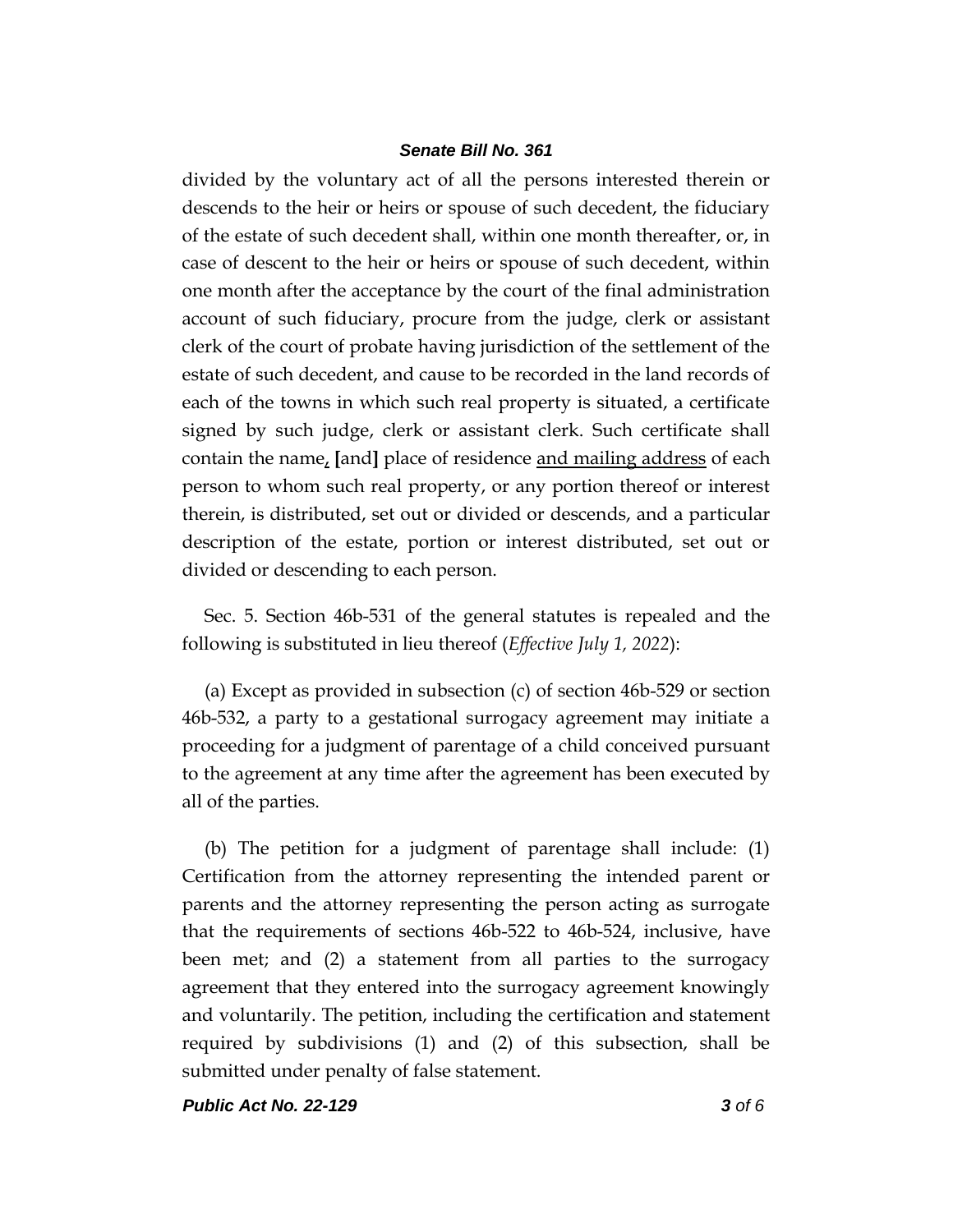(c) Neither the state nor the Department of Public Health, nor the hospital where delivery is expected to occur or does occur, is a necessary party to a proceeding under subsection (a) of this section.

**[**(d) Service of process may be waived if each party consents to waiver of service of process.**]**

**[**(e)**]** (d) Upon a finding that the petition satisfies subsection (b) of this section, the court shall issue a judgment: (1) Declaring, that upon the birth of the child born during the term of the surrogacy agreement, any intended parent is a parent of the child and ordering that parental rights, duties and custody vest immediately on the birth of the child exclusively in any intended parent; (2) Declaring, that upon the birth of the child born during the term of the surrogacy agreement, the person acting as gestational surrogate and the spouse or former spouse of the person acting as surrogate, if any, are not the parents of the child; (3) Declaring that the intended parent or parents have responsibility for the maintenance and support of the child immediately upon the birth of the child; (4) Designating the contents of the certificate of birth in accordance with subsection (b) of section 7-48a and directing the Department of Public Health to designate any intended parent as a parent of the child; and (5) If necessary, ordering that the child be surrendered to the intended parent or parents. The court may issue an order or judgment under this subsection before or after the date of birth of the child. The court shall stay enforcement of the order or judgment until the birth of the child. Nothing in this subsection shall be construed to limit the court's authority to issue other orders under any other provision of the general statutes.

**[**(f)**]** (e) In the event the certification required by subdivision (1) of subsection (b) of this section cannot be made because of a technical or nonmaterial deviation from the requirements of sections 46b-522 to 46b-524, inclusive, the court may nevertheless enforce the agreement and issue a judgment of parentage if the court determines the agreement is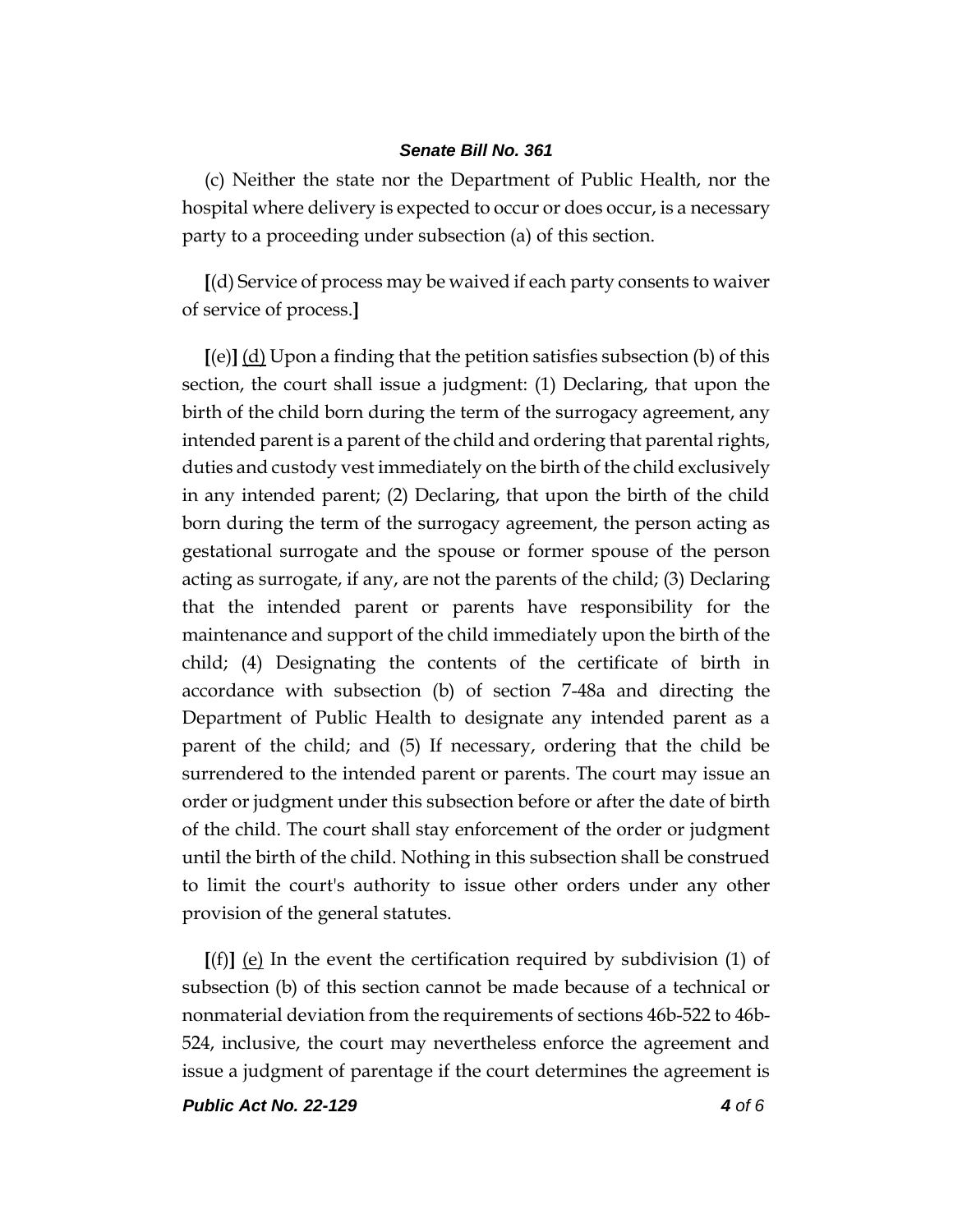in substantial compliance with the requirements of said sections.

**[**(g)**]** (f) An order under subsection **[**(e) or (f)**]** (d) or (e) of this section shall be sufficient to satisfy the requirements in section 7-48a governing birth certificates.

Sec. 6. Subsection (d) of section 46b-536 of the general statutes is repealed and the following is substituted in lieu thereof (*Effective July 1, 2022*):

(d) If a child conceived by assisted reproduction under a genetic surrogacy agreement that is not validated under section 46b-533 or subsection (b) of this section is born, the person acting as genetic surrogate is not automatically a parent and the **[**court**]** Probate Court shall adjudicate parentage of the child based on the best interest of the child, taking into account the factors set forth in subsection (a) of section 46b-475 and the intent of the parties at the time of the execution of the agreement.

Sec. 7. Subsection (a) of section 46b-454 of the general statutes is repealed and the following is substituted in lieu thereof (*Effective July 1, 2022*):

(a) Petitions to adjudicate parentage shall be filed in the Family Division of the Superior Court, except that: (1) Petitions by an alleged genetic parent seeking to establish the alleged genetic parent's parentage pursuant to section 46b-172a shall be filed in the Probate Court; (2) petitions to determine parentage after the death of the child or the person whose parentage is to be determined shall be filed in the Probate Court; (3) petitions for parentage orders under sections 46b-517, 46b-531, as amended by this act, and 46b-535, **[**as well as**]** petitions to validate a genetic surrogacy agreement under sections 46b-533 and 46b-536, as amended by this act, and petitions to determine parentage of a child born pursuant to a genetic surrogacy agreement that has not been